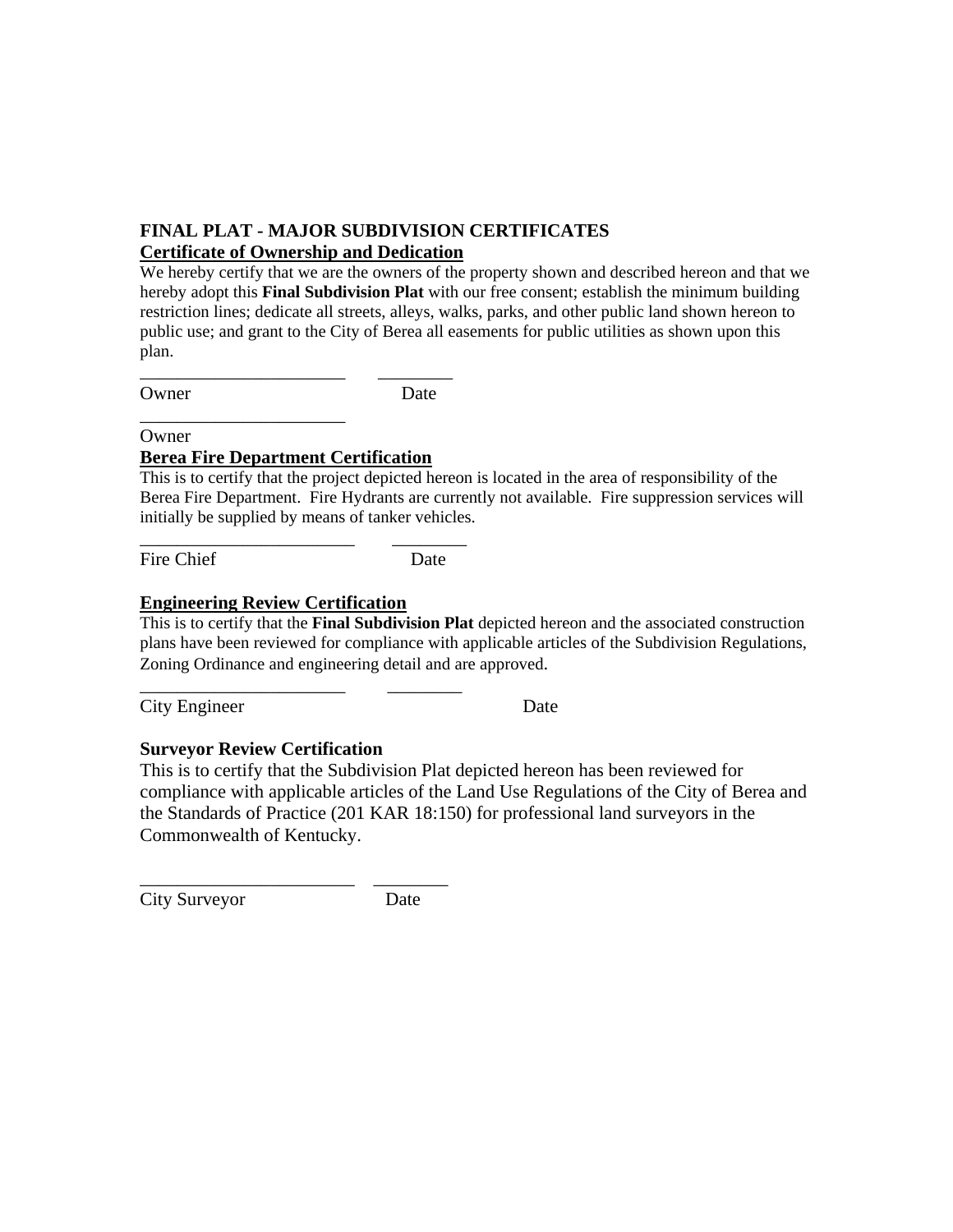## **Certificate of Approval for Recording**

I hereby certify that the Subdivision Plat shown hereon has been found to comply with the subdivision regulations for Berea, Kentucky, with the exceptions of such variances, if any, as are attached to this plat, and as are noted in the minutes of the Planning Commission and that it has been approved for recording in the Office of the Madison County Clerk.

Berea Planning Commission Date Chairman

\_\_\_\_\_\_\_\_\_\_\_\_\_\_\_\_\_\_\_\_\_\_ \_\_\_\_\_\_\_\_\_\_

### **Berea/Madison County Street Department Certification**

This is to certify that the layout, profile, cross sections, pavement thickness, and materials proposed hereon for streets, roadways, and other facilities to be maintained by the City of Berea/Madison County meet the minimum requirements of this department.

Street Superintendent Date

### **Certificates of Accuracy and Adequacy**

\_\_\_\_\_\_\_\_\_\_\_\_\_\_\_\_\_\_\_\_\_\_ \_\_\_\_\_\_\_\_

I hereby certify that the final subdivision plat, street, drainage, sewerage, and utility construction plans, as approved by the appropriate governmental agencies, for \_\_\_\_\_\_\_\_\_\_\_\_\_\_\_, located

\_\_\_\_\_\_\_\_\_\_\_\_\_\_\_\_\_\_\_\_\_\_\_ are adequate to meet the requirements of the City of Berea and the Berea Planning Commission.

| Firm:<br>- |
|------------|
|------------|

| ┳        |  |
|----------|--|
|          |  |
| Engineer |  |
|          |  |

\_\_\_\_\_\_\_\_\_\_\_\_\_\_\_ Date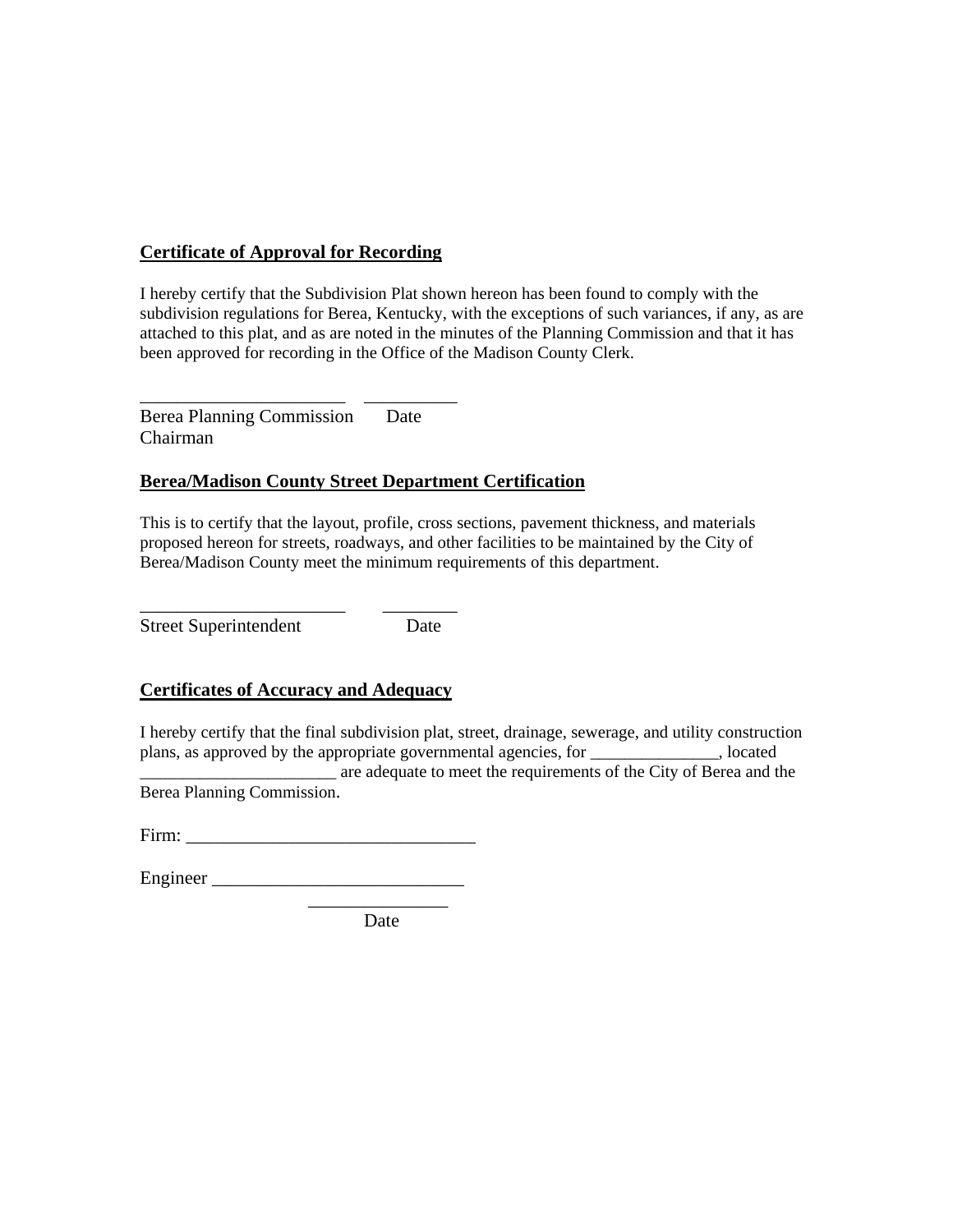I hereby certify that the **Survey** depicted by this plat was done by me, or persons under my direct control and supervision, by method of random traverse with radial ties to existent monuments, corners, and evidence of corners, and radial stake-out of set corners. The unadjusted precision ratio of the traverse was 1:\_\_\_\_. The traverse (was)(was not) adjusted. The survey as shown hereon is a Class \_\_\_\_\_ survey and the accuracy and precision of said survey meets all the specifications of this class. The reference meridian basis for directions on this survey was

Firm: \_\_\_\_\_\_\_\_\_\_\_\_\_\_\_\_\_\_\_\_\_\_\_\_\_\_\_\_\_\_\_

Surveyor\_\_\_\_\_\_\_\_\_\_\_\_\_\_\_\_\_\_\_\_\_\_\_\_\_\_\_\_

 $\mathcal{L}_\text{max}$  and  $\mathcal{L}_\text{max}$  and  $\mathcal{L}_\text{max}$  and  $\mathcal{L}_\text{max}$ 

Date

 $\overline{\phantom{a}}$  ,  $\overline{\phantom{a}}$  ,  $\overline{\phantom{a}}$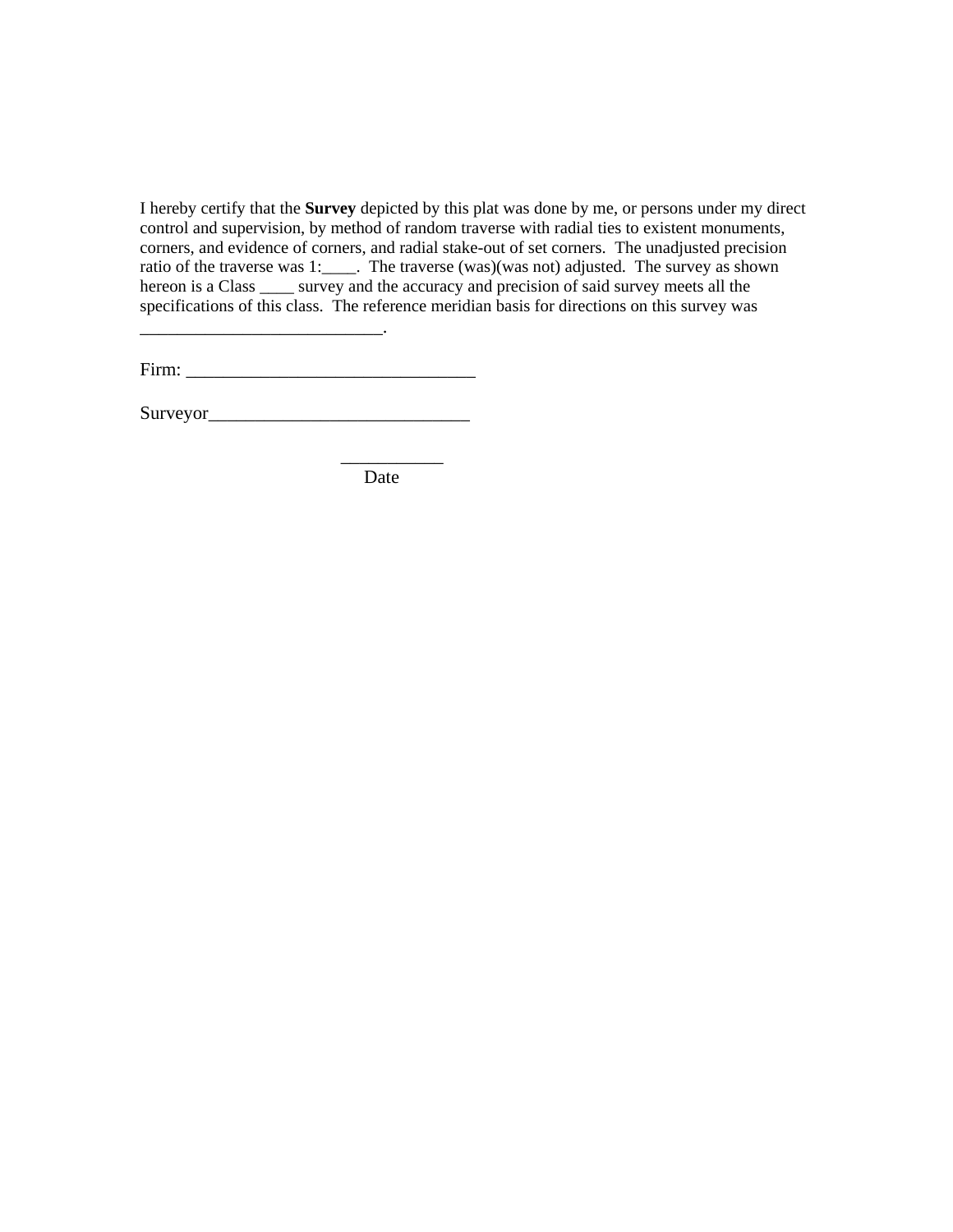#### **Certificate of Utility Access Approval**

Proposed utility **access** is approved as indicated.

| <b>Electrical Distribution</b>                                                                                                     |      |
|------------------------------------------------------------------------------------------------------------------------------------|------|
|                                                                                                                                    | Date |
| <b>Water Distribution</b>                                                                                                          |      |
|                                                                                                                                    | Date |
| <b>Sanitary Sewer Collection</b>                                                                                                   |      |
|                                                                                                                                    | Date |
| <b>Natural Gas Distribution</b>                                                                                                    |      |
| the control of the control of the control of the control of                                                                        | Date |
| Telephone<br><u> 1980 - Johann John Stone, mars et al. 1980 - 1980 - 1980 - 1980 - 1980 - 1980 - 1980 - 1980 - 1980 - 1980 - 1</u> |      |
|                                                                                                                                    | Date |
| <b>Television Cable System</b>                                                                                                     |      |
|                                                                                                                                    | Date |